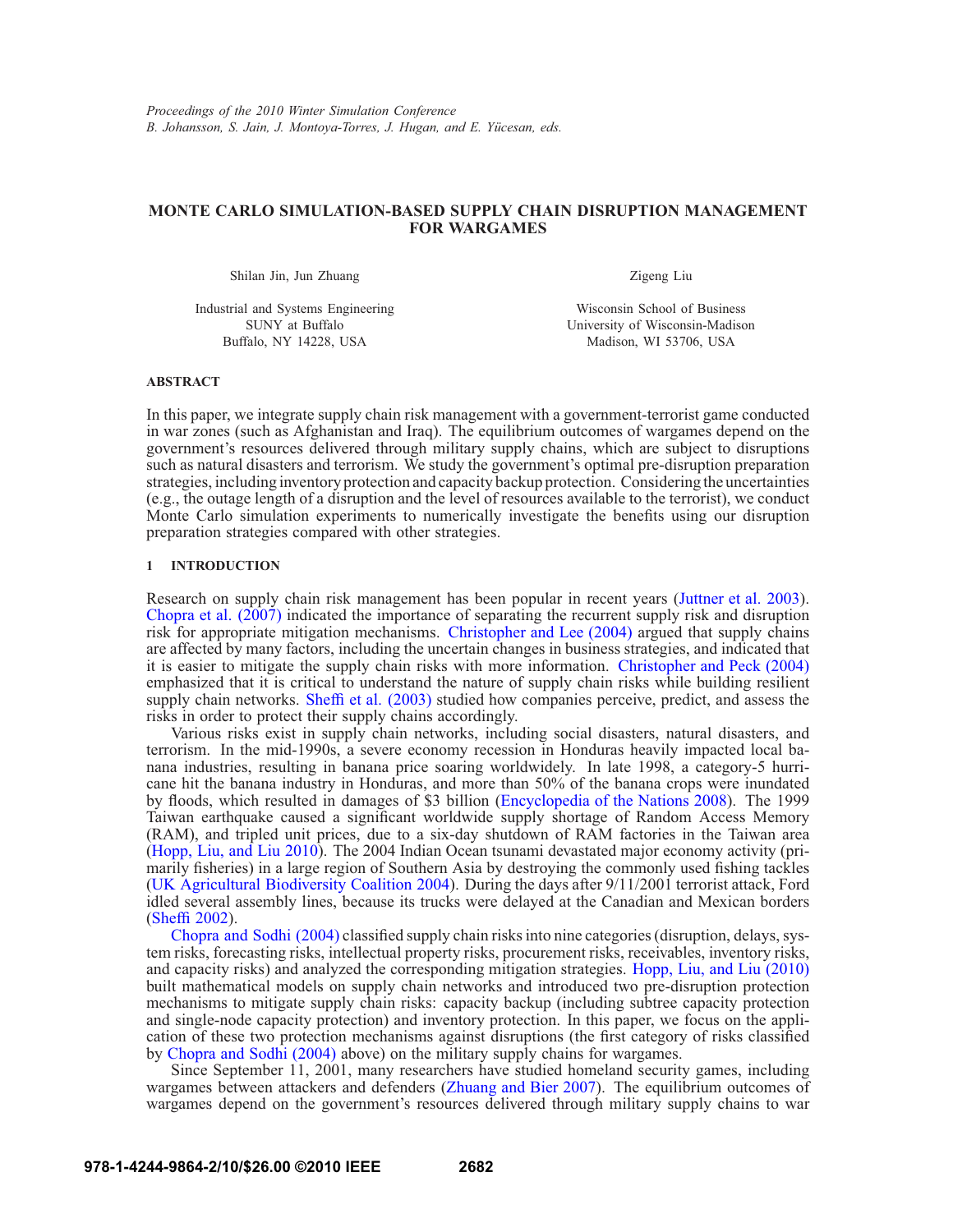zones, which are subject to disruptions such as natural disasters and terrorism. However, to the best of our knowledge, there are no existing studies on the integration of supply chain risk management and wargames. This paper is organized as follows: Section 2 presents two disruption preparation models (inventory protection model and capacity backup model); Section 3 presents numerical Monte Carlo simulation-based models to examine the benefits of our disruption preparation models by comparing with other strategies; and Section 4 concludes the paper and provides some future research directions.

## **2 MODELING FRAMEWORK**

As suggested by Zhuang and Bier (2007), governments and terrorists jointly determine their efforts at equilibrium in wargames, and their equilibrium utilities depend on the available resources delivered to war zones, which are subject to military supply chain disruptions. In our paper, we allow the government to decide the amount of resources delivered to war zones and the investment in risk management (inventory or capacity backup) against disruptions. On the other hand, the terrorist's resource is assumed to be given exogenously, and we do not study the terrorist's risk management (partially due to their limited finance and capacities). The above assumptions are reasonable since government often has the ability to obtain needed resources (e.g., transferring funds from other government branches), while it might be difficult for many terrorist organizations to do the same.



Figure 1: Integrating military supply chain risk management with wargames between a terrorist and a government

As Figure 1 shows, we consider two protection mechanisms the government may invest in: inventory protection and capacity backup protection. Both of which are interesting and realistic: after a disruption occurs, some fast, expendable resources (e.g., bullets and bombs) are difficult to supply through backup capacity providers in a timely manner, while some other resources could not be held in inventory for a long time (e.g., food and medicines). For the sake of simplicity, we consider one single generic resource and analyze these two protection mechanisms separately.

We acknowledge that, in reality, the supply chain network may be very complex (e.g., different nodes could be supported by different inventories or backup suppliers). However, in this paper, we only consider a single capacity backup provider and assume that the daily needed resource can be fully satisfied by this provider.

As Figure 2 shows, we let one period consist of peace time (which starts at the end of the last-period disruption and ends at the beginning of the current-period disruption) and failure time (which stars from the beginning of the current-period disruption and ends when the disruption influence ends). Hence, the length of each period depends on two factors: the peace time length and the failure time length.



Figure 2: Periods and timing for peace, outage and disruption

Table 1 introduces the notation that is used throughout the paper. We assume that the government's optimal payoff in the war zone for each period is given by  $\frac{r}{r+R} \cdot v$ . This may be obtained by solving a simultaneous-more game between a government and a terrorist, whose defense and attack efforts are bounded by *r* and *R*, respectively (Zhuang and Bier 2007). On the other hand, we consider that the government maximizes her total expected payoff in war zone, subtracting the expected cost on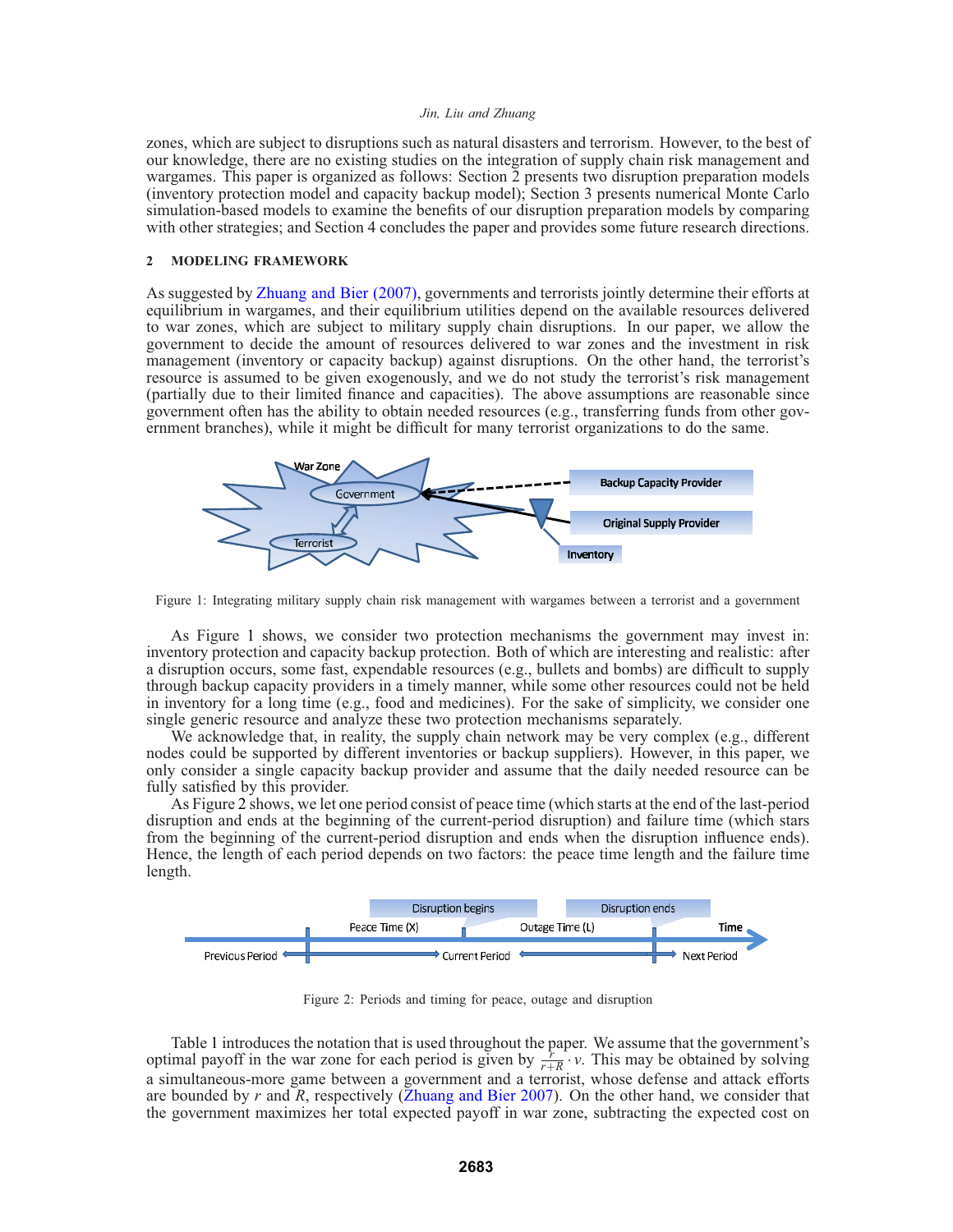|  |  |  |  | Table 1: Notation used throughout the paper. |  |  |
|--|--|--|--|----------------------------------------------|--|--|
|--|--|--|--|----------------------------------------------|--|--|

|                | Characteristic parameters                      |   | Characteristic parameters                    |  |  |
|----------------|------------------------------------------------|---|----------------------------------------------|--|--|
| R              | Resource of terrorist                          |   | Probability density function of delay time   |  |  |
| $\mathcal V$   | Government's asset valuation                   |   | Probability density function of failure time |  |  |
| D              | Time required (delay) to bring capacity backup |   | Probability density function of peace time   |  |  |
| L              | Failure time in disruption                     |   |                                              |  |  |
| X              | Peace time (before disruption)                 |   |                                              |  |  |
|                | Cost parameters                                |   | Decision Variables                           |  |  |
| $\mathfrak{m}$ | Daily revenue rate                             |   | Inventory level (in time unit)               |  |  |
| h              | Daily holding cost per unit inventory          | r | Daily resource that government uses          |  |  |
| $\alpha$       | Reservation cost of capacity backup            |   |                                              |  |  |
| β              | Daily usage cost of capacity backup            |   |                                              |  |  |

preparation against disruptions, which is a function of the government's resource *r* and the inventory level *I* (for inventory protection mechanism).

### **2.1 Inventory Protection Mechanism**

We first consider that the government holds a certain amount of inventory in peace time as a preparation against disruptions, and uses this inventory during the outage time (which is denoted by *L*). Equation (1) below shows the government's expected utility, using the inventory protection model.

During peace time, the government holds inventory  $I$ , costing  $h \cdot I$  per day. When a disruption occurs, the inventory position decreases with a rate of *r* and, hence, holding cost decreases with a rate of  $h \cdot r$  until the inventory is empty. After the inventory is empty, we assume that the government experiences a revenue loss at a rate of *m*. Therefore, we have the total expected utility of government over one period:

$$
z(I,r) = \underbrace{r \cdot R}_{\text{payoff in war zone}} \cdot v - h \cdot I \cdot \int_0^\infty x \cdot f_X(x) \cdot dx
$$
\n
$$
- h \cdot \int_0^\infty \sum_{i=0}^{l-1} [I - i \cdot r]^+ \cdot f_L(l) \cdot dI - m \cdot \int_0^\infty [I \cdot r - I]^+ \cdot f_L(l) \cdot dI.
$$
\n(1)\n
$$
\underbrace{\qquad \qquad }_{\text{holding cost during outage time}} \qquad \qquad (1)
$$

## **2.2 Capacity Backup Mechanism**

Using the capacity backup mechanism, the government does not hold inventory but, instead, she reserves the backup supplier before disruptions and consumes the capacity backup during the outage time (after a disruption occurs). Equation (2) below provides the government's total expected utility when using capacity backup as preparation against disruptions. The government pays the reservation fee at a rate of  $\alpha$  during the entire period and the usage fee at a rate of  $\beta$  during the outage time. Therefore, we have the government's expected utility:

$$
z(r) = \underbrace{\frac{r}{r+R} \cdot v}_{\text{payoff in war zone}} - \underbrace{\alpha \cdot r \cdot \left( \int_0^\infty x \cdot f_X(x) \cdot dx + \int_0^\infty l \cdot f_L(l) \cdot dl \right)}_{\text{reservation cost for capacity backup}} \tag{2}
$$
\n
$$
- \underbrace{\beta \cdot r \cdot \int_0^\infty \int_0^l (l-d) \cdot f_L(l) \cdot f_D(d) \cdot dd \cdot dl}_{\text{usage cost for capacity backup}} - \underbrace{m \cdot r \cdot \int_0^l d \cdot f_D(d) \cdot dd}_{\text{revenue loss during delay time}} \tag{2}
$$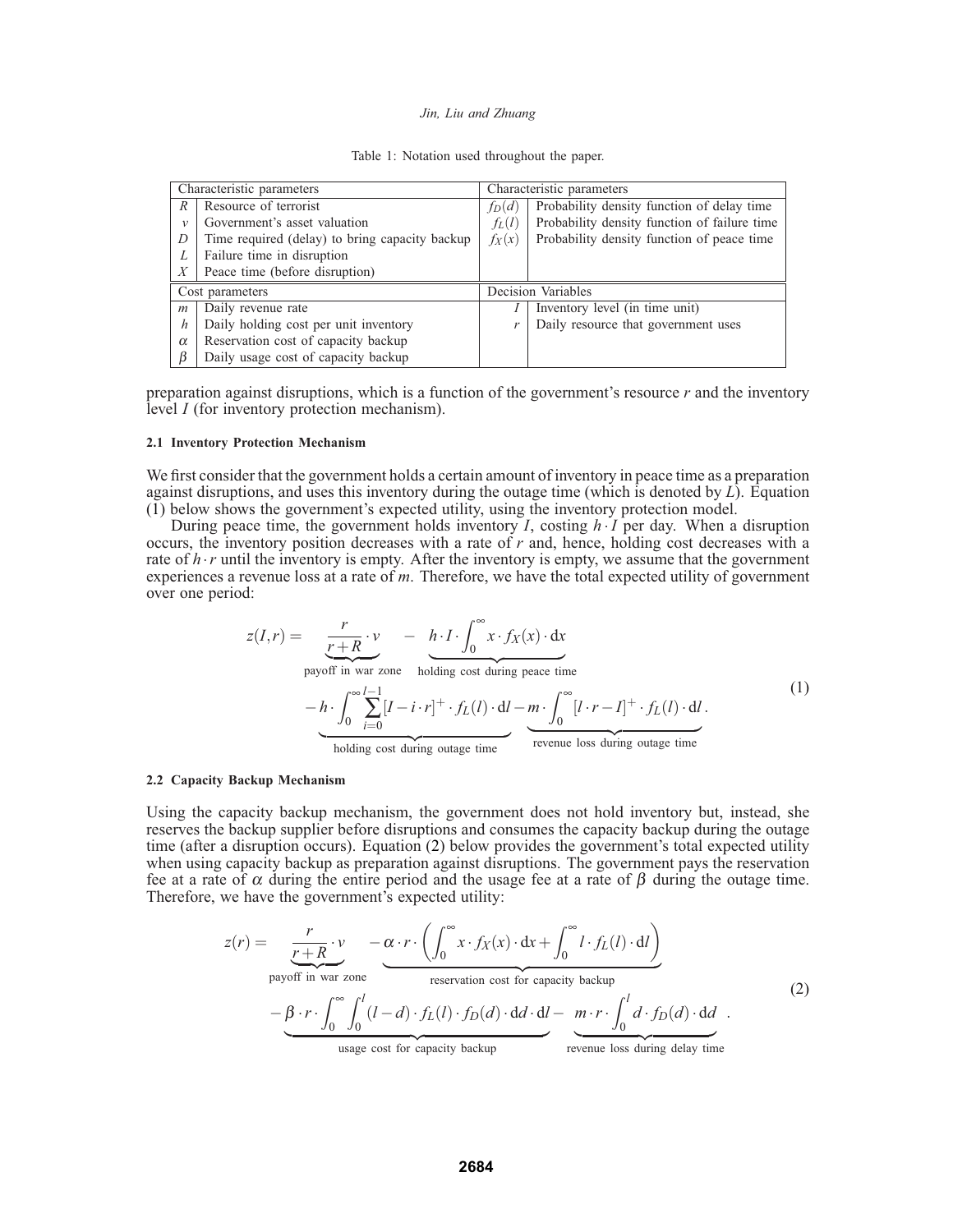## **3 SIMULATION ANALYSIS**

With the inventory protection / capacity backup mechanism, the government may balance the preparation cost and the failure loss in order to maximize her overall expected utility. To investigate the impact of preparation on the government's utility, we conduct a Monte Carlo simulation to examine the benefit that the government would receive when using protection strategies based on our modeling frameworks, as compared with other strategies.

## **3.1 Design of Numerical Experiments**

We have designed two sets of Monte Carlo simulation experiments in order to study the inventory protection mechanism and capacity backup mechanism in Section 3.2 and 3.3, respectively. Table 2 summarizes the baseline input parameter values. In each Monte Carlo simulation experiment, we randomly generate the following four parameters: peace time  $(X)$ , outage length  $(L)$ , time required to bring capacity backup online (*D*, for capacity backup model only), and terrorist resources (*R*). We also assume that each of these parameters follows a triangular distribution with a lower limit (LL), a mode (MO), and a upper limit (UL) (as shown in Table 2).

| Parameter       | Value | Parameter | Value | Parameter | Value |
|-----------------|-------|-----------|-------|-----------|-------|
|                 | 60    | ν         | 2700  | m         | 1.2   |
| h               | 0.006 | $\alpha$  | 0.3   | ß         | 0.008 |
| $X_{LL}$        |       | $X_{MO}$  | 10    | $X_{UL}$  | 15    |
| L <sub>LL</sub> |       | $L_{MO}$  | 10    | $L_{UL}$  | 16    |
| $D_{LL}$        |       | $D_{MO}$  | 3     | $D_{UL}$  |       |
| $R_{LL}$        | 40    | $R_{MO}$  | 60    | $R_{UL}$  | 100   |

Table 2: Baseline case values of inputs parameters in numerical studies.

### **3.2 Impact of Inventory Protection Mechanism on Optimal Government's utility**

In this section, we compare the inventory protection policy based on our Inventory Protection model provided in Section 2.1 with two policies that the government may use:

- Police A: Zero inventory policy, i.e.,  $I = 0$ ;
- Police B: Mean outage length inventory policy, i.e., by some means (e.g., using some historical data), the government may have an estimate of the mean outage length (μ*outage*) and set the inventory level equal to  $I = \mu_{outage} \cdot r$ .

In the following, we call the above two policies Police A and Police B together as the *Fixed Inventory Level Policy*, and under the randomly generated scenarios of *X*, *L*, and *R*, we present the corresponding numerical model to calculate the government's utility  $(z_1)$  as follows:

$$
\max_{r} z_1(r) = \frac{r}{r+R} \cdot v - h \cdot I \cdot X - h \cdot \sum_{i=0}^{L-1} [I - i \cdot r]^{+} - m \cdot [L \cdot r - I]^{+},
$$
\n(3)

where  $I = 0$  (zero inventory policy) or  $I = \mu_{outage} \cdot r$  (mean outage length inventory policy).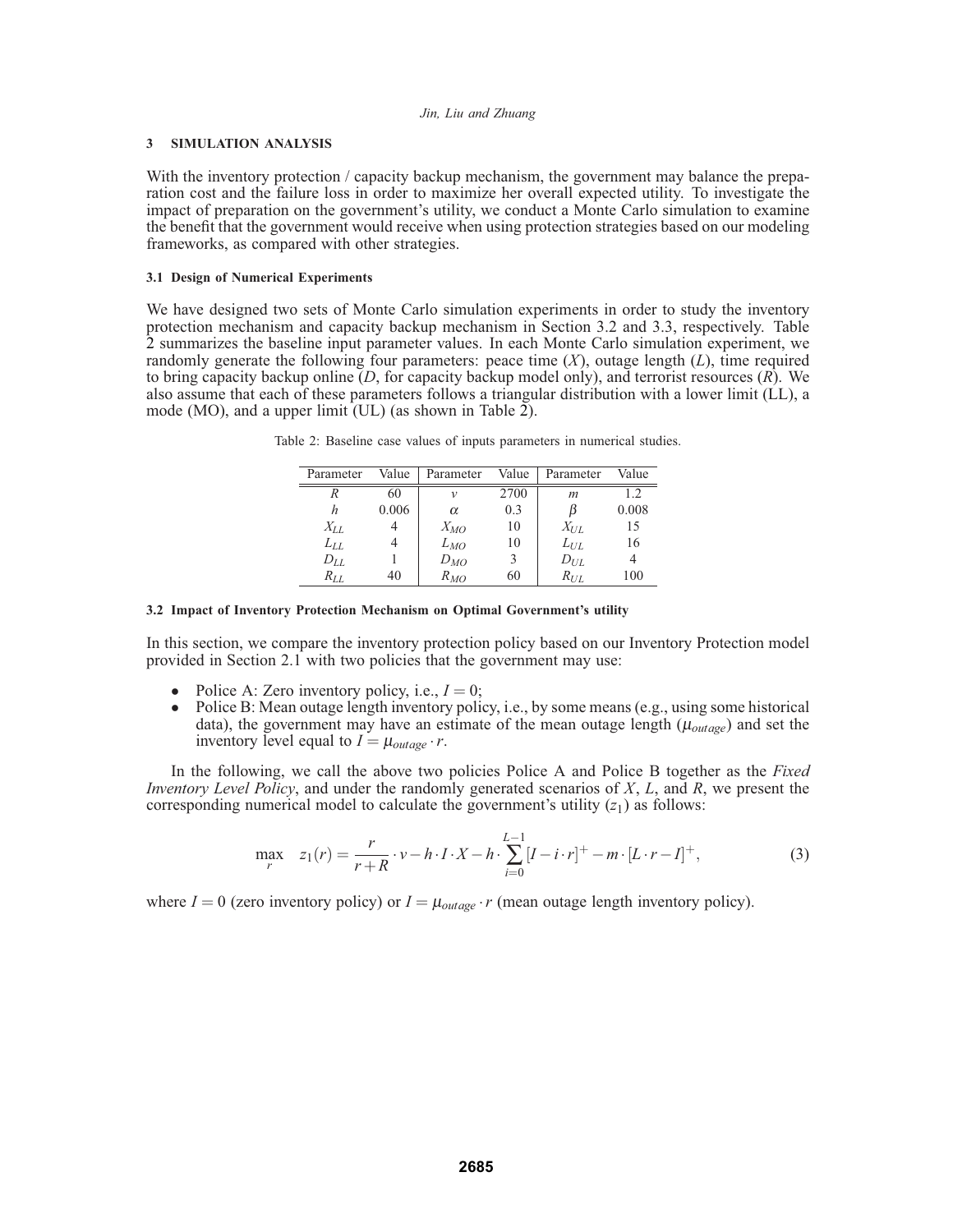## **3.2.1 Inventory Protection Numerical Model**

Based on the baseline case described in Section 3.1, Equation (1) becomes:

$$
\max_{I,r} \quad z_0(I,r) = \frac{r}{r+R} \cdot v - h \cdot I \cdot E[X] \\
- h \cdot \left[ \sum_{l=L_{LL}}^{L_{MO}} \left( \sum_{i=0}^{l-1} [I - i \cdot r]^{+} \cdot f_L^{(1)}(l) \right) + \sum_{l=L_{MO}+1}^{L_{UL}} \left( \sum_{i=0}^{l-1} [I - i \cdot r]^{+} \cdot f_L^{(2)}(l) \right) \right] \\
-m \cdot \left[ \sum_{l=L_{LL}}^{L_{MO}} [I \cdot r - I]^{+} \cdot f_L^{(1)}(l) + \sum_{l=L_{MO}+1}^{L_{UL}} [I \cdot r - I]^{+} \cdot f_L^{(2)}(l) \right], \tag{4}
$$

where  $E[X] = \frac{X_{LL} + X_{M0} + X_{UL}}{3}$ ,  $f_L^{(1)}(l) = \frac{2(l - L_{LL})}{(L_{UL} - L_{LL})(L_{M0} - L_{LL})}$  and  $f_L^{(2)}(l) = \frac{2(L_{UL} - l)}{(L_{UL} - L_{LL})(L_{UL} - L_{M0})}$ .

We denote the optimal solution pair (*r*∗,*I*∗) to Equation (4) as *Best Response Policy*. For the baseline case (as shown in Table 2), we calculate the optimal government's policy to maximize the expected government's utility denoted as  $z_0^*(I^*, r^*)$ .

To examine whether the *Best Response Policy* performs well under randomly generated scenarios, we introduce  $z_2^*$  as the government's utility with the *Best Response Policy*, and realized under the randomly generated scenarios of *X*, *L* and *R*:

$$
z_2^* = \frac{r^*}{r^* + R} \cdot \nu - h \cdot I^* \cdot X - h \cdot \sum_{i=0}^{L-1} [I^* - i \cdot r^*]^+ - m \cdot [L \cdot r^* - I^*]^+.
$$
 (5)

Under each randomly generated set of parameters (*X*, *L*, and *R*), we find the optimal government's policy to maximize the government's utility  $(z_3)$ :

$$
\max_{I,r} \quad z_3(I,r) \quad = \quad \frac{r}{r+R} \cdot \nu - h \cdot I \cdot X - h \cdot \sum_{i=0}^{L-1} [I - i \cdot r]^+ - m \cdot [L \cdot r - I]^+ \,. \tag{6}
$$

Note that, in reality, it might be impossible for the government to know a disruption scenario (*X*, *L*, and *R*) before developing a preparation plan (the *Ideal Preparation Policy*), i.e., we can view  $z_3^*$  as the *Ideal Government's Utility*.

In the following, in order to quantitatively further investigate the benefit of using the *Best Response Policy* we compare the *Best Response Policy* with the *Fixed Inventory Level Policy* and the *Ideal Preparation Policy*.

#### **3.2.2 Experiment Procedure for Inventory Protection Model**

The experiment is designed according to the following procedure:

- **Step 1:** Use Equation (4) to find the government's optimal resource  $r^*$  and the optimal inventory level *I*<sup>∗</sup> for the baseline case (as shown in Table 2); record *r*∗, *I*∗, and the corresponding government's optimal utility  $z_0^*(I^*, r^*)$ .
- **Step 2:** Randomly generate 100 sets of the following three parameters: *X*, *L*, and *R*. **Step 3:** For each set of randomly generated parameters (*X*, *L*, and *R*), calculate an
	- For each set of randomly generated parameters  $(X, L)$ , and *R*), calculate and record the government's utility  $z_1^{A*} \equiv z^*_{1,I=0,r=\hat{r}}$ , where  $\hat{r}$  is the optimal solution to Equation (3) with  $I=0$ obtained by using simulation optimization method as shown below:
		- Sub-Step 3.1: Consider the following possible levels of *r*:  $r^i = i$ ,  $\forall i = 0,1,\dots,800$ .
		- Sub-Step 3.2: For each level of  $r, r = r^i, i = 0, 1, \dots, 800$ , under the 100 sets of three randomly generated parameters (*X*, *L*, and *R*), use Equation (3) to calculate the corresponding 100 values of  $z_{1,l=0,r=r}$ , and record the average value  $\overline{z}_{1,l=0,r=r}$ .
		- Sub-Step 3.3: Compare all  $\overline{z}_{1, I=0, r=r^i}$ ,  $i = 0, 1, ..., 800$ , find  $\hat{r} \equiv r^{i*} = \arg \max_{r^i} {\{\overline{z}_{1, I=0, r=r^i}\}}$ , and record ˆ*r*.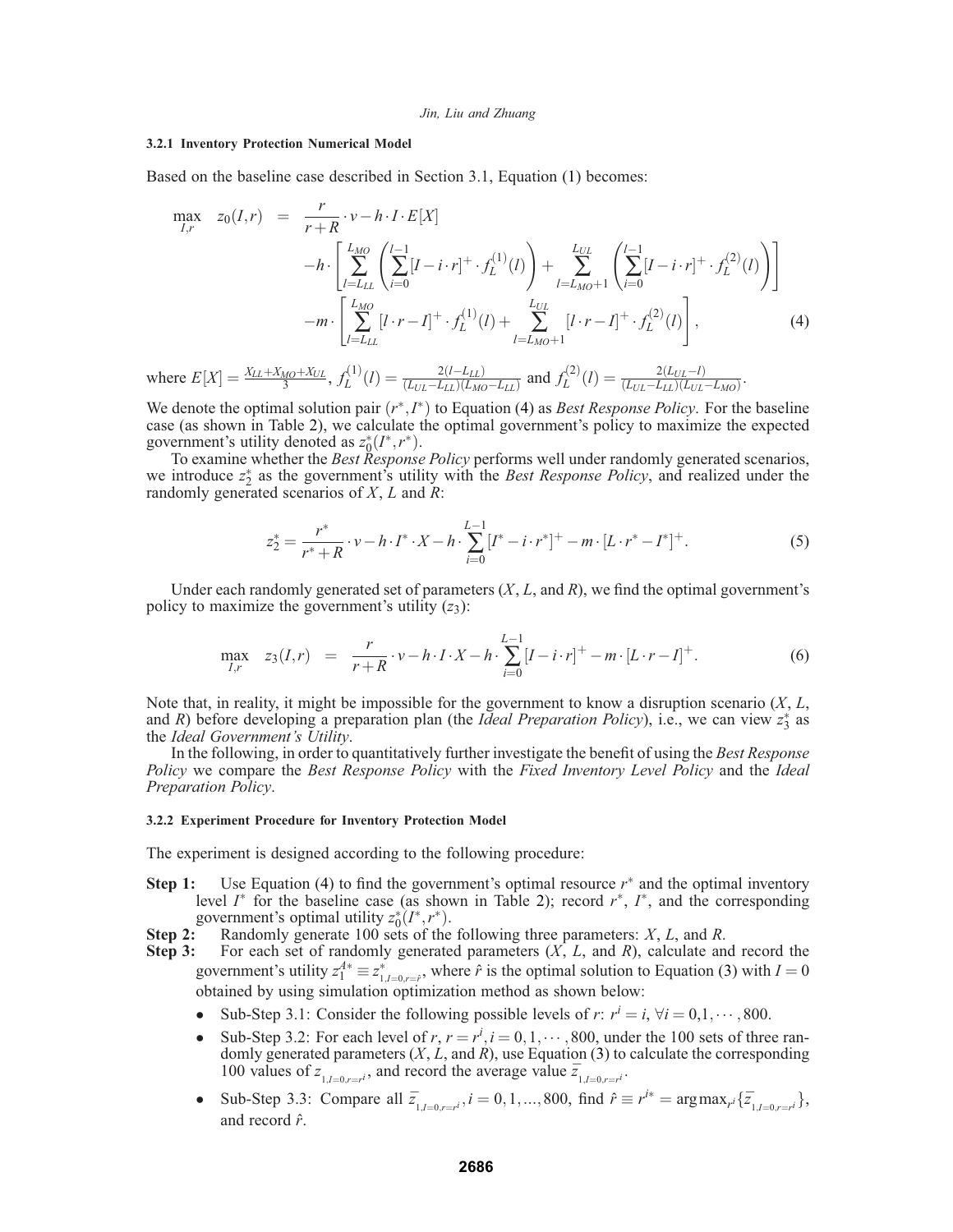- **Step 4:** For each set of randomly generated parameters (*X*, *L*, and *R*), calculate and record the government's utility  $z_1^{B*} \equiv z_{1,I=\mu_{outage},\tilde{r},r=\tilde{r}}^*$ , where  $\tilde{r}$  is the optimal solution to Equation (3) with  $I = \mu_{outage} \cdot r$  obtained by using the simulation optimization method as demonstrated in Sub-Step 3.1-3.3.
- **Step 5:** For each set of randomly generated parameters (*X*, *L*, and *R*), calculate and record the government's utility  $z_2^* \equiv z_{2,I=I^*,r=r^*}^*$  by using Equation (5), and the government's optimal utility *z*∗ <sup>3</sup> by using Equation (10).
- **Step 6:** Under each set of generated parameters, calculate and record:
	- The value  $\omega_A = (z_2^* z_1^{A*})/|z_1^{A*}|$ , and the value  $\omega_B = (z_2^* z_1^{B*})/|z_1^{B*}|$ , representing the percent increase of utility that the government would experience, if the government invests in inventory preparedness using the *Best Response Policy*, as compared to using Policy A and Policy B, which were introduced in Section 3.2.
	- The value  $\omega_{23} = (z_2^* z_3^*)/|z_3^*|$ , which represents the difference between the government's utility using the *Best Response Policy* and the *Ideal Government's Utility*.
- **Step 7:** Find the sample means of  $\omega_A$ ,  $\omega_B$ , and  $\omega_{23}$ , and denote them by  $\overline{\omega}_A$ ,  $\overline{\omega}_B$ , and  $\overline{\omega}_{23}$ , respectively.
- **Step 8:** Find the sample standard deviations of  $\omega_A$ ,  $\omega_B$ , and  $\omega_{23}$ , and denote them as  $s_{\omega_A}$ ,  $s_{\omega_B}$ , and  $s_{\omega_{23}}$ , respectively.

### **3.2.3 Simulation Results**

The simulation results of the experiment are shown in Table 3. Figure 3 demonstrates  $z_1^{A*}$  and  $z_1^{B*}$  (the government's utility using the two types of *Fixed Inventory Level Policy*),  $z_2^*$  (the government's utility using the *Best Response Policy*), and *z*<sup>∗</sup> <sup>3</sup> (the *Ideal Government's Utility*).



Figure 3: Monte Carlo simulation-based comparison results between the *Best Response Policy* and two *Fixed Inventory Level Policies*, and the *Best Response Policy*, respectively.

**Observation 1**: *On average, using the Best Response Policy against disruptions is much better than using the Fixed Inventory Level Policy.*

Table 3 shows that the average percent gains of the government's utility due to using the *Best Response Policy*, compared with the *Fixed Inventory Level Policy*, are 260.17%, with the fixed inventory level equal to zero (Policy A) and 21.11%, and with the fixed inventory level equal to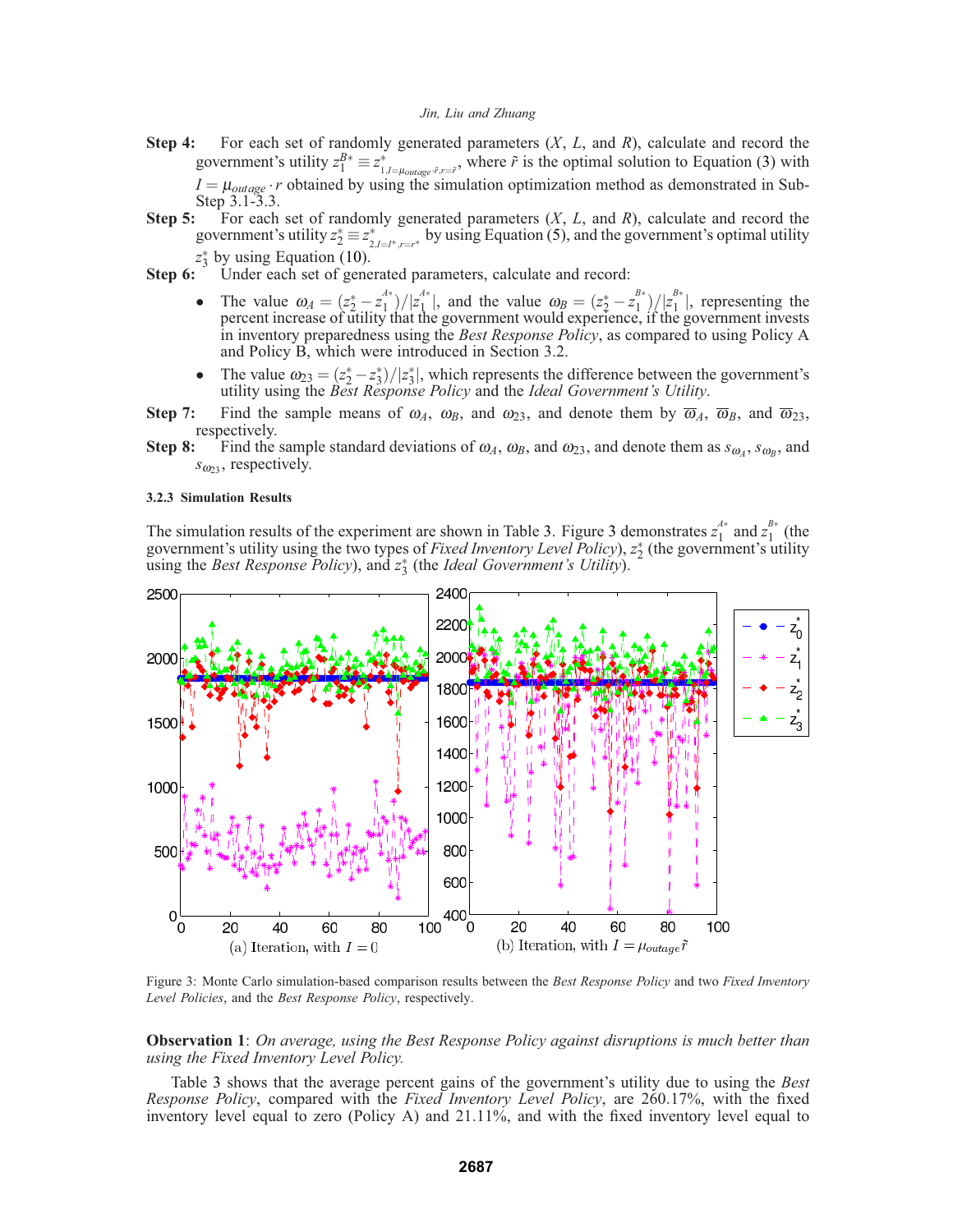Table 3: Numerical study of the percent gain of the government's utility using the *Best Response Policy* compared to the *Fixed Inventory Level Policy* A and B, and the percent loss of the government's utility using the *Best Response Policy* compared with the *Ideal Government's Utility*.

| Difference in Performance                                                                                                                | Value for $\lambda = 1$ | Value for $\lambda = 1.5$ |
|------------------------------------------------------------------------------------------------------------------------------------------|-------------------------|---------------------------|
| $\overline{\omega}_A$ $(\omega_A = (z_2^* - z_1^{A*})/ z_1^{A*} )$<br>$\overline{\omega}_B$ $(\omega_B = (z_2^* - z_1^{B*})/ z_1^{B*} )$ | 286.55%                 | 345.58%                   |
| $\overline{\omega}_{23}$                                                                                                                 | 18.44%                  | 23.37%                    |
| $(\omega_{23}=(z_2^*-z_3^*)/ z_3^* )$                                                                                                    | $-9.39%$                | $-15.71\%$                |

 $\mu_{outage} \cdot \tilde{r}$  (Policy B). Furthermore, assuming  $\omega_i$  follows a normal distribution with unknown variance, and using the corresponding formula  $\left[\overline{\omega}_i - \frac{1.645 \cdot s_{\omega_i}}{\sqrt{100}}, \overline{\omega}_i + \frac{1.645 \cdot s_{\omega_i}}{\sqrt{100}}\right], i = A, B$ , we calculate the 90% confidence interval (CI) for the true means of  $\omega_A$  and  $\omega_B$ :

- A 90% CI for the true mean of  $\omega_A$  is [241.20%, 331.90%];
- A 90% CI for the true mean of  $\omega_B$  is [13.60%, 23.28%].

The simulation results imply that the government can gain a significant increase in the utility, if the government prepares for supply chain disruptions based on the *Best Response Policy* presented in this paper, rather than on the *Fixed Inventory Level Policy*.

Recall that, in order to calculate the inventory protection level *I*<sup>∗</sup> of the *Best Response Policy*, we consider a triangle distribution for the length of outage; but under the *Fixed Inventory Level Policy* with  $I = \mu_{outage} \cdot r$ , only the mean outage length is taken into consideration (i.e., less information about the length of the outage is considered). Therefore, it is reasonable and intuitive to observe that the government experiences utility gain by using the *Best Response Policy* in place of the *Fixed Inventory Level Policy*.

Note that, if we consider the range length of a random variable  $Q(Q \in \{X, L, R\})$  as  $(Q_{UL} - Q_{LL}) \cdot \lambda$ , i.e.,  $Q \in \left[\frac{Q_{LL} + Q_{UL}}{2} - \frac{Q_{UL} - Q_{LL}}{2} \cdot \lambda, \frac{Q_{LL} + Q_{UL}}{2} + \frac{Q_{UL} - Q_{LL}}{2} \cdot \lambda\right]$ , we will have the baseline case corresponding to  $\lambda = 1$ . We keep  $Q_{MO}$  constant, but increase the value of  $\lambda$  from  $\lambda = 1$  to  $\lambda = 1.5$ ; i.e., the ranges of the three randomly generated parameters are enlarged. Based on our simulation results (as shown in Table 3), we have:

- $\overline{\omega}_A = 345.58\%$  and a 90% CI for the true mean of  $\omega_A$  is [261.96%, 429.19%];
- $\overline{\omega}_B = 23.37\%$  and a 90% CI for the true mean of  $\omega_B$  is [18.58%, 28.16%].

**Observation 2**: *On average, the more uncertainties associated with disruptions (higher* λ *value), the more gain the government experiences by using the Best Response Policy against disruptions, as compared to using the Fixed Inventory Level Policy.*

Increasing the range of the outage length affects the inventory protection level *I*<sup>∗</sup> of the *Best Response Policy*; however, since we used a symmetric triangle distribution of the outage length (i.e., the mean outage length does not change with the value of  $\lambda$ ), the *Best Response Policy* will perform even better, as compared to the *Fixed Inventory Level Policy*, when there are more uncertainties associated with disruptions.

Table 3 shows that, compared with the *Ideal Government's Utility*, the average percent loss due to using the *Best Response Policy*  $|\overline{\omega}_{23}|$ , is 15.71% (and a 90% CI for the true mean of  $\omega_{23}$  is  $[-18.75\%, -12.67\%]$ ) when  $\lambda = 1.5$ , and  $|\overline{\omega}_{23}| = 9.39\%$  (and a 90% CI for the true mean of  $\omega_{23}$  is  $[-10.71\%, -8.07\%]$  when  $\lambda = 1$ .

## **Observation 3**: *On average, the government's utility under the Best Response Policy is close to the Ideal Government's Utility.*

The above two average errors,  $(\overline{\omega}_{23} = -9.39\%$  for the case of  $\lambda = 1$  and  $\overline{\omega}_{23} = -15.71\%$  for the case of  $\lambda = 1.5$ ), are almost certainly smaller than the potential estimation errors in the input data, many of which can only be roughly estimated. Our observation suggests that the potential benefits of using a more accurate input data set is positive, but may not be worth the cost. In short, if the government uses our inventory protection model against disruptions, roughly knowing the input data might be adequate.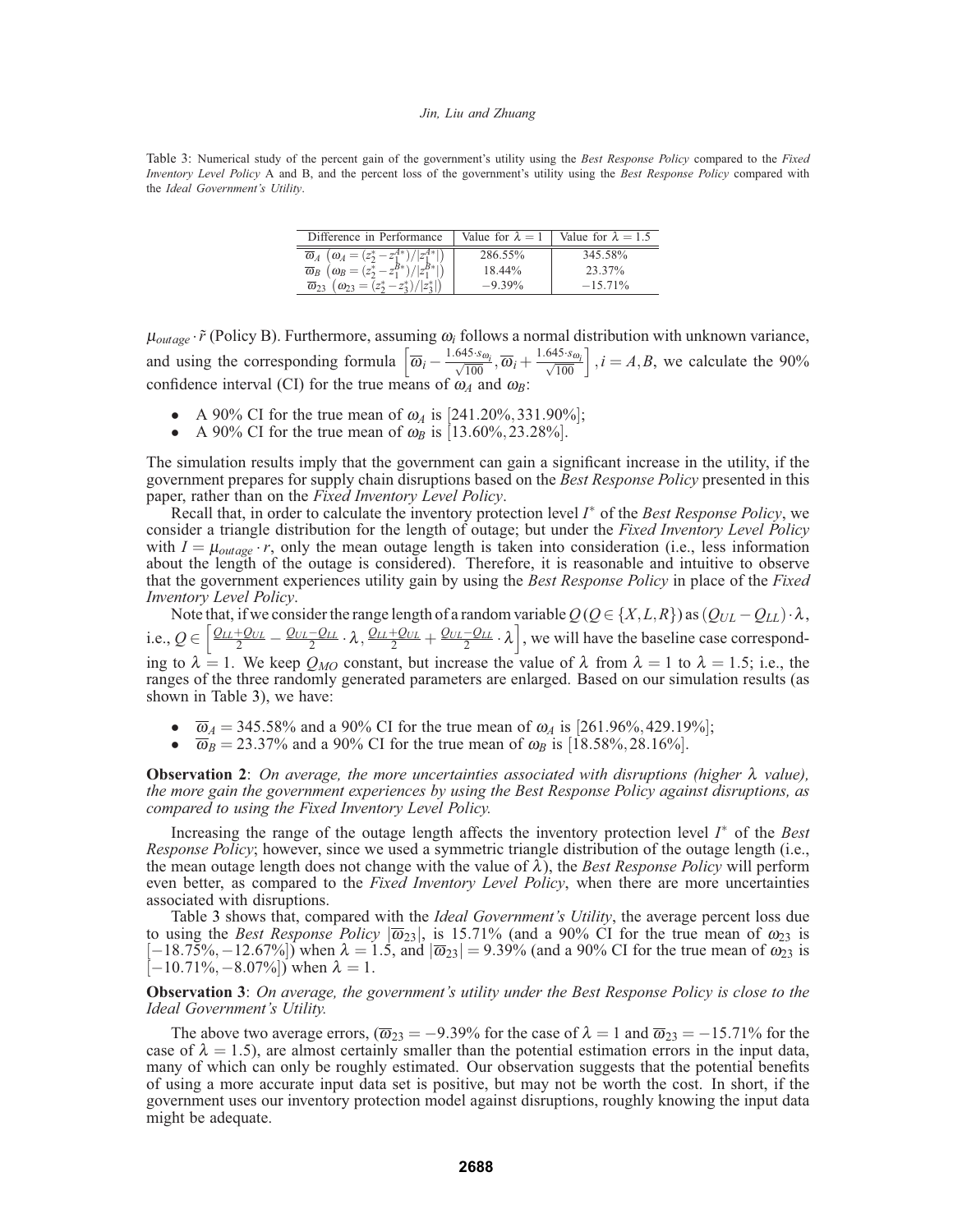**Observation 4**: *On average, the fewer uncertainties associated with disruptions, the less percent loss the government experiences by using the Best Response Policy, as compared with the Ideal Government's Utility.*

Intuitively, when there are fewer uncertainties associated with disruptions, the *Best Response Policy* achieves results closer to the *Ideal Preparation Policy*.

### **3.3 Impact of Capacity Backup Mechanism on Optimal Government's utility**

In this section, we compare the capacity backup protection policy, based on our Capacity Backup model, with the no-capacity-backup-preparation policy that the government may use. In the following, we call such policy *No Capacity Backup Policy*, and the corresponding numerical model to calculate the government's utility  $(z_1)$  is as follows:

$$
\max_{r} \quad z_1 = \frac{r}{r+R} \cdot v - m \cdot (L \cdot r). \tag{7}
$$

#### **3.3.1 Capacity Backup Numerical Model**

Based on the baseline case described in Section 3.1 and Equation (2), we have the following Capacity Backup numerical model to calculate the government's utility  $(z_0)$ :

$$
\max_{I,r} \quad z_0(r) = \frac{r}{r+R} \cdot v - \alpha \cdot r \cdot (E[X] + E[L])
$$
\n
$$
- \beta \cdot r \cdot \left\{ \sum_{l=L_{LL}}^{L_{MO}} f_1^{(1)}(l) \cdot \left( \sum_{d=D_{LL}}^{D_{MO}} (l-d) \cdot f_D^{(1)}(d) + \sum_{d=D_{MO}+1}^{D_{UL}} (l-d) \cdot f_D^{(2)}(d) \right) + \sum_{l=L_{MO}+1}^{L_{UL}} f_L^{(2)}(l) \cdot \left( \sum_{d=D_{LL}}^{D_{MO}} (l-d) \cdot f_D^{(1)}(d) + \sum_{d=D_{MO}+1}^{D_{UL}} (l-d) \cdot f_D^{(2)}(d) \right) \right\}
$$
\n
$$
- m \cdot r \cdot E[D], \tag{8}
$$

where  $E[Q] = \frac{Q_{LL} + Q_{M0} + Q_{UL}}{3}$  for  $Q \in \{X, L, D\}$ ,  $f_Q^{(1)}(q) = \frac{2(q - Q_{LL})}{(Q_{UL} - Q_{LL})(Q_{M0} - Q_{LL})}$  and  $f_Q^{(2)}(q) = \frac{2(Q_{UL} - q)}{(Q_{UL} - Q_{LL})(Q_{UL} - Q_{M0})}$ for  $Q \in \{L, D\}$ .

The optimal expected government's utility  $z_0^*(r^*)$  is a function of the government's optimal resource *r*<sup>∗</sup>, which is calculated under the baseline case as shown in Table 2. In the following, we refer the policy, making use of both the capacity backup and the government's optimal resource level, as the *Best Response Policy*.

To examine whether the *Best Response Policy* performs well under randomly generated scenarios, we introduce  $z_2^*$  as the government's utility, with the *Best Response Policy* for each randomly generated set of parameters  $(X, L, D, \text{ and } R)$ :

$$
z_2^* = \frac{r^*}{r^* + R} \cdot v - \alpha \cdot r^* \cdot (X + L) - \beta \cdot r^* \cdot [L - D]^+ - m \cdot r^* \cdot D. \tag{9}
$$

Under each randomly generated set of parameters (*X*, *L*, *D*, and *R*), given that the government adopts the capacity backup preparation mechanism against disruptions, we calculate the optimal government's resource level in order to maximize the government's utility  $(z_3)$ :

$$
\max_{r} z_3(r) = \frac{r}{r+R} \cdot v - \alpha \cdot r \cdot (X+L) - \beta \cdot r \cdot [L-D]^{+} - m \cdot r \cdot D. \tag{10}
$$

As indicated in Section 3.2, *z*<sup>∗</sup> can be considered the *Ideal Government's Utility*, while the corresponding optimal policy can be viewed as the *Ideal Preparation Policy*.

In the following, in order to further investigate the quantitative benefit of using the *Best Response Policy*, we compare the *Best Response Policy* with the *No Capacity Backup Policy* and the *Ideal Preparation Policy*.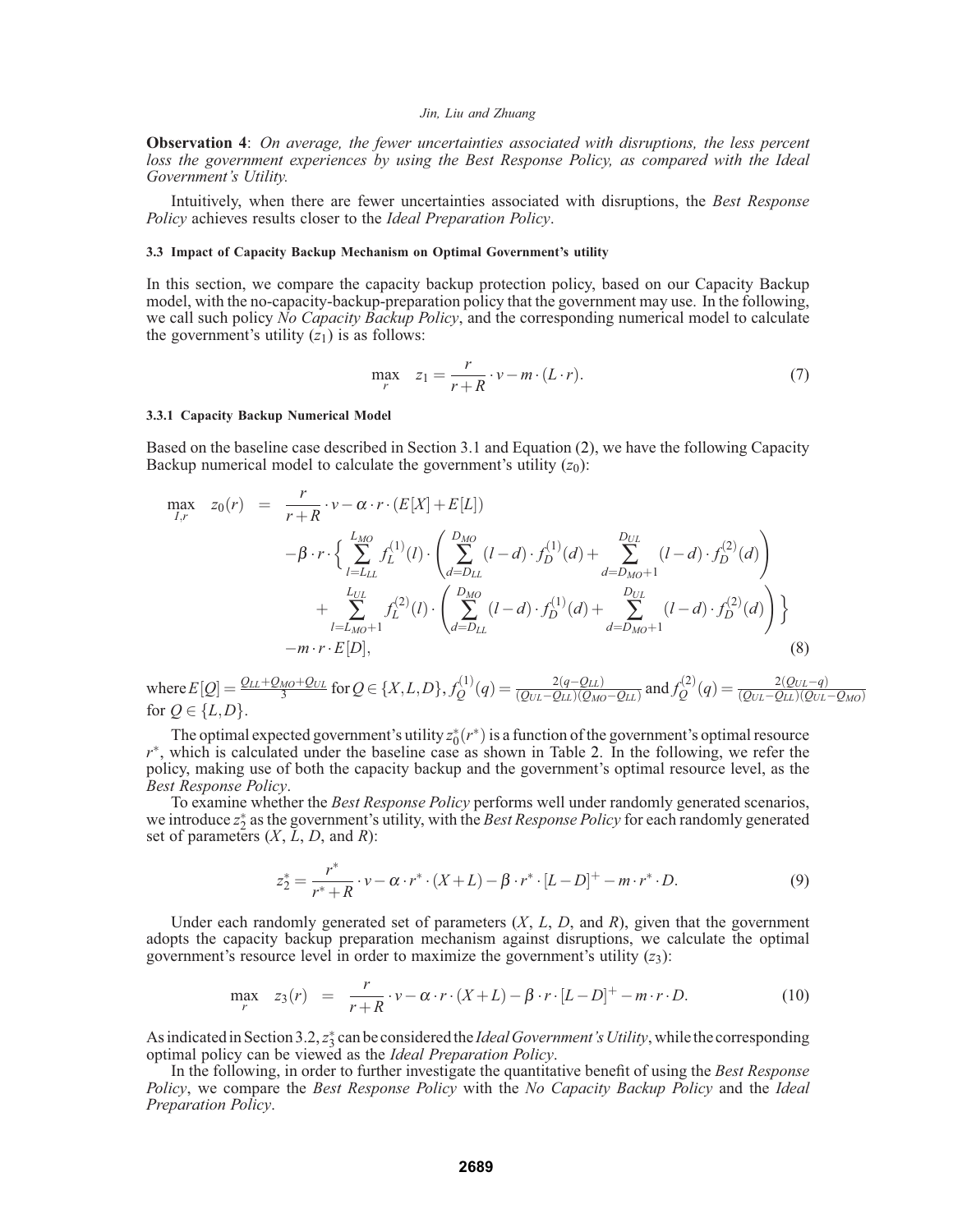## **3.3.2 Experiment Procedure for Capacity Backup Model**

The experiment procedure is as follows:

- **Step 1:** Use Equation (8) to find the government's optimal resource *r*<sup>∗</sup> for the baseline case (as shown in Table 2); calculate the government's optimal utility  $z_0^*(r^*)$ ; record  $r^*$  and  $z_0^*$ .
- **Step 2:** Randomly generate 100 sets of the following four parameters: *X*, *L*, *D*, and *R*. **Step 3:** For each set of generated parameters (*X*, *L*, *D*, and *R*), calculate and record the gov
- **Step 3:** For each set of generated parameters (*X*, *L*, *D*, and *R*), calculate and record the government's utility  $z_1^* \equiv z_{1,r=f}^*$  according to Equation (7), where  $\hat{r}$  is the optimal solution to Equation (7) obtained by using simulation optimization method as shown below:
	- Sub-Step 1: Consider the following possible levels of *r*:  $r^i = i$ ,  $\forall i = 0, 1, \dots, 800$ .
	- Sub-Step 2: For each level of  $r, r = r^i, i = 0, 1, \ldots, 800$ , use the 100 sets of four randomly generated parameters (*X*, *L*, *D*, and *R*) and Equation (7) to calculate the corresponding 100 values of  $z_{1,r=r}$ ; record the average value  $\overline{z}_{1,r=r}$ .
	- Sub-Step 3: Compare all  $\overline{z}_{1,r=r}$ ,  $i = 0, 1, ..., 800$ , find  $\hat{r} \equiv r^{i*} = \arg \max_{r'} {\{\overline{z}_{1,r=r'}\}}$ , and record *r*ˆ.
- **Step 4:** For each set of the generated parameters, calculate and record the government's utility  $z_2^* \equiv z_{2,r=r^*}^*$  according to Equation (9), and the optimal government's utility  $z_3^*$  according to

Equation (10).<br>**Step 5:** Under each Under each set of generated parameters, calculate and record:

- the value  $\omega = (z_2^* z_1^*)/|z_1^*|$ , representing the percent increase of utility that the government would experience if she invests in capacity backup preparedness;
- the value  $\omega_{23} = (z_2^* z_3^*)/|z_3^*|$ , representing the difference between the government's utility using the *Best Response Policy* and the *Ideal Government's Utility*.
- **Step 6:** Find the sample means of  $\omega$  and  $\omega_{23}$ , and denote them as  $\overline{\omega}$  and  $\overline{\omega}_{23}$ , respectively.<br>**Step 7:** Find the sample standard deviations of  $\omega$  and  $\omega_{23}$ , and denote them by  $s_{\omega}$  and
- Find the sample standard deviations of  $\omega$  and  $\omega_{23}$ , and denote them by  $s_{\omega}$  and  $s_{\omega_{3}}$ , respectively.

### **3.3.3 Simulation Result**

The simulation results of the experiment are shown in Table 4. Figure 4 demonstrates  $z_1^*$  (the government's utility using the *No Capacity Backup Policy*), *z*<sup>∗</sup> <sup>2</sup> (the government's utility using the *Best Response Policy*), and *z*<sup>∗</sup> <sup>3</sup> (the *Government's Ideal Utility*).

Table 4: Numerical study of the percent gain of the government's utility using the *Best Response Policy*, compared with the *No Capacity Backup Policy* and the percent loss compared with the *Ideal Government's Utility*.

| Difference in Performance   Value for $\lambda = 1$   Value for $\lambda = 1.5$ |           |            |
|---------------------------------------------------------------------------------|-----------|------------|
| $\overline{\omega}$ $(\omega = (z_2^* - z_1^*)/ z_1^* )$                        | 69.41%    | $109.11\%$ |
| $\overline{\omega}_{23}$ $(\omega_{23} = (z_2^* - z_3^*)/ z_3^* )$              | $-1.07\%$ | $-3.11\%$  |

**Observation 5**: *On average, using the Best Response Policy against disruptions demonstrates better results when compared with the No Capacity Backup Policy.*

The average percent gain of the government's utility, due to investment in capacity backup preparedness, is 69.41% (as shown in Table 4), while a 90% CI for the true mean of  $\omega$  is [40.19%,98.62%], which implies that, if government prepares against supply chain disruptions using the capacity backup model presented in Section 2, the increase in the government's utility is significant.

In the baseline case we use  $\lambda = 1$  to determine the ranges of four randomly generated parameters. Here, we keep  $Q_{MO}$  ( $Q \in \{X, L, D, R\}$ ) constant, but increase the value of  $\lambda$  to  $\lambda = 1.5$ ; i.e., the ranges of all four randomly generated parameters are enlarged. Based on our simulation results for the case of  $\lambda = 1.5$ , we show that  $\overline{\omega} = 109.11\%$  (as shown in Table 4), and that a 90% CI for the true mean of  $\omega$  is [24.93%, 193.30%].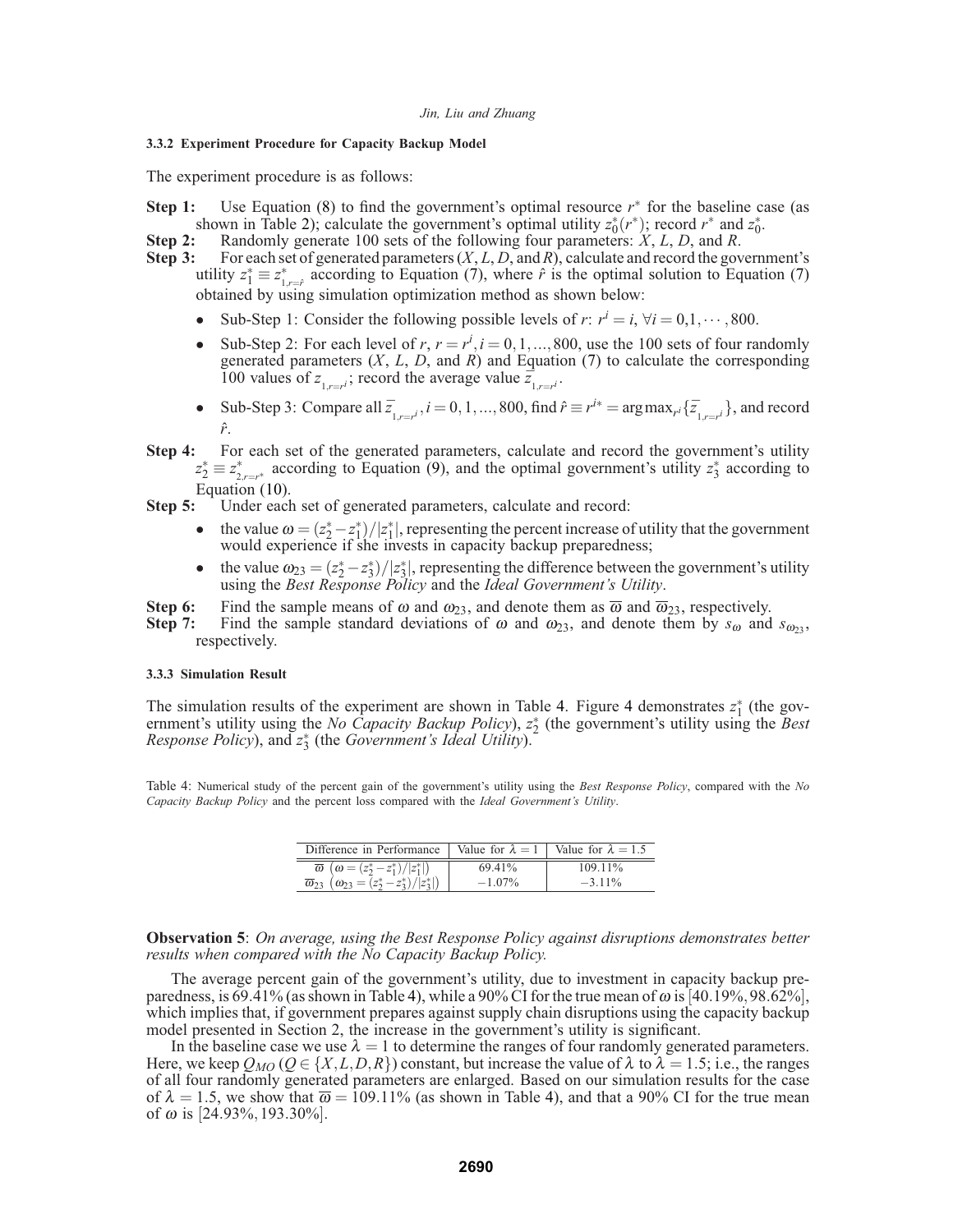

Figure 4: Monte Carlo simulation-based comparison results between the *Capacity Backup Policy* and *No Capacity Backup Policy*, and the *Best Response Policy*, respectively.

**Observation 6**: *On average, the more that uncertainties are associated with disruptions, the more gain the government experiences by using the capacity backup protection mechanism, compared with using no capacity backup*.

By comparing  $z_2^*$  with  $z_3^*$ , we investigate the difference between using the *Best Response Policy* and using the *Ideal Preparation Policy*. Our simulation results shows that:

- when  $\lambda = 1$ ,  $\overline{\omega}_{23} = -1.07\%$  (as shown in Table 4) and a 90% CI for the true mean of  $\omega_{23}$  is  $[-1.33\%, -0.81\%];$
- when  $\lambda = 1.5$ ,  $\overline{\omega}_{23} = -3.11\%$  (as shown in Table 4) and a 90% CI for the true mean of  $\omega_{23}$ is [−3.91%,−2.30%].

**Observation 7**: *On average, the government's utility under the Best Response Policy is very close to the Ideal Government's Utility.*

Note that, under both policies, the government uses the capacity backup against disruptions. The only difference is in the government's resource level under each policy, which may have relatively little impact on the government's utility.

### **4 CONCLUSION AND FUTURE RESEARCH DIRECTIONS**

In war zones, a government's performance may be dramatically affected by disruptions to military supply chains. Fortunately, the impact of disruptions may be mitigated by pre-disruption preparation mechanisms. In this paper, we have investigated two protection mechanisms (inventory protection mechanism and capacity backup protection mechanism), and their impact on the government's total expected utility in wargames.

Under our inventory protection model, the government's objective is to maximize the total expected utility by balancing the trade-off between the protection cost of inventory preparation and the warzone disadvantage caused by military supply chain disruptions. We conducted a set of Monte Carlo simulation-based experiments to compare the *Best Response Policy* with the *Fixed Inventory Level Policy*. We observed that, on average, using the *Best Response Policy* against disruptions is much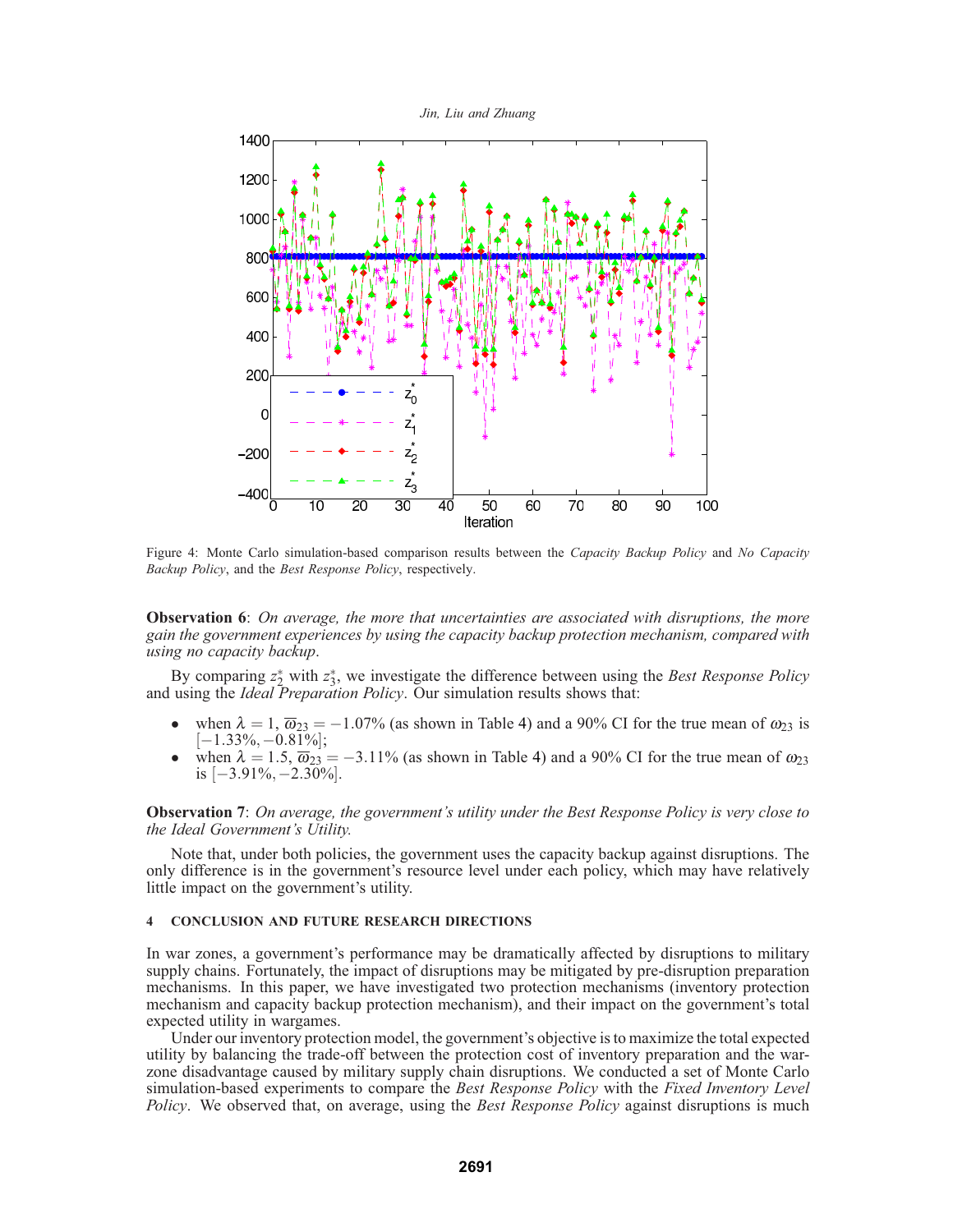better than using the *Fixed Inventory Level Policy*. Furthermore, we found that when there were more uncertainties associated with disruptions, the government would experience greater gains by using the *Best Response Policy*, as compared with the *Fixed Inventory Level Policy*. We also compared the *Best Response Policy* with the *Ideal Preparation Policy* and found that the government's utility of using the *Best Response Policy* is close to the utility when using the *Ideal Preparation Policy*, which implies that knowing only the approximate input data might be adequate, since the potential benefit of using a more accurate input data set is probably not worth the costs.

Under the capacity backup model, our simulation results show that, on average, using the *Capacity Backup Policy* against disruptions is much better than using the *No Capacity Backup Policy*; and furthermore, the government's utility of using the *Capacity Backup Policy* is very close to the *Ideal Government's Utility*.

Interesting future research directions in this under-studied field of integrating supply chain risk management with wargames include:

- Combining the inventory protection and capacity backup protection to against disruptions;
- Investigating multiperiod inventory protection plan, integrated with a multi-period wargame;
- Extending the single-resource model to multiple-resource one; and
- Extending our single capacity backup model to a more complex one that considers multiple capacity backup providers; furthermore, selecting suitable capacity backup supplier(s) from the candidate pool according to capacity flexibility, capacity cost, and reliability may be considered.

### **ACKNOWLEDGMENTS**

This research was supported by the United States Department of Homeland Security through the National Center for Risk and Economic Analysis of Terrorism Events (CREATE) under grant number 2007-ST-061-000001. Any opinions, findings, conclusions, or recommendations in this document are those of the authors and do not necessarily reflect views of the United States Department of Homeland Security.

## **REFERENCES**

- Chopra, S., G. Reinhardt, and U. Mohan. 2007. The importance of decoupling recurrent and disruption risks in a supply chain. *Naval Research Logistics* 54 (5): 544–555.
- Chopra, S., and M. Sodhi. 2004. Managing risk to avoid supply-chain breakdown. *MIT Sloan management review* 46 (1): 53–61.
- Christopher, M., and H. Lee. 2004. Mitigating supply chain risk through improved confidence. *International Journal of Physical Distribution and Logistics Management* 34 (5): 388–396.
- Christopher, M., and H. Peck. 2004. Building the resilient supply chain. *International Journal of Logistics Management* 15 (2): 1–13.

Encyclopedia of the Nations 2008. Hondras economy. Available at http://www.nationsencyclopedia.com/Americas/Honduras-ECONOMY.html. Accessed on April 12, 2010.

- Hopp, J. W., M. Liu, and Z. Liu. 2010. Protecting supply chain networks against catastrophic failures. Working paper, Department of Operations and Information Management, Wisconsin School of Business, University of Wisconsin-Madison.
- Juttner, U., H. Peck, and M. Christopher. 2003. Supply chain risk management: Outlining an agenda for future research. *International Journal of Logistics: Research and Applications* 6 (4): 197–210.
- Sheffi, Y. 2002. Supply chain management under the threat of international terrorism. *International Journal of Logistics Management* 12 (1).
- Sheffi, Y., J. Rice, J. J. Fleck, and F. Caniato. 2003. Supply chain response to global terrorism: A situation scan. *Proceedings of EUROMA-POMS Join International Conference*. Available at http://web.mit.edu/scresponse/. Accessed on April 12, 2010.
- UK Agricultural Biodiversity Coalition 2004. Indian ocean tsunamis devastate fisherfolk. Available at http://www.ukabc.org/tsunamis.htm. Accessed on April 12, 2010.
- Zhuang, J., and V. M. Bier. 2007. Balancing terrorism and natural disasters- Defensive strategy with endogenous attack effort. *Operations Research* 55 (5): 976–991.